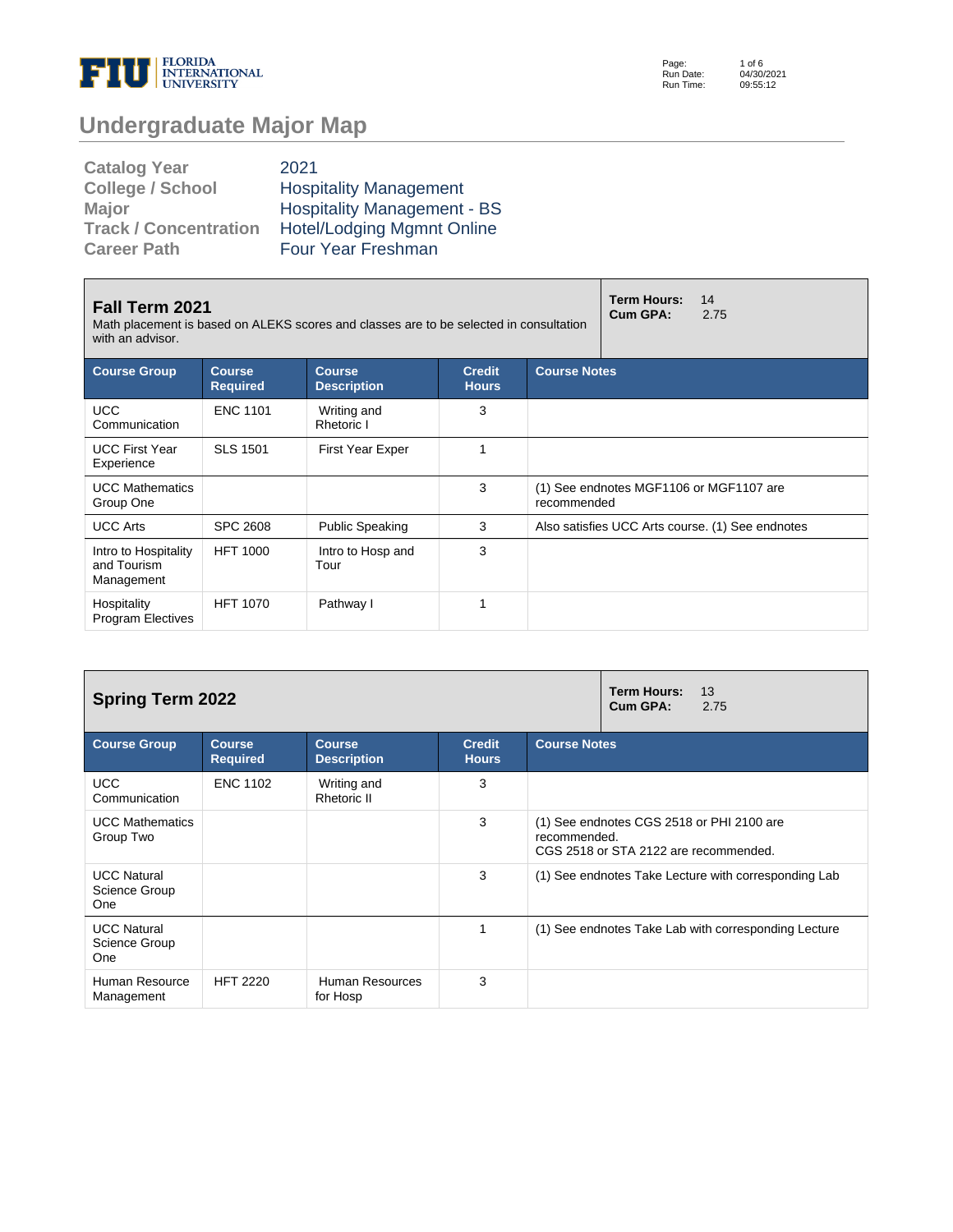

| <b>Summer Term 2022</b><br>Use this semester to catch up on coursework and/or satisfy the 9 credits summer<br>requirement (if needed). (3) See endnotes |                                  |                                     |                               |              | Term Hours:<br>Cum GPA: | - 6<br>2.75 |
|---------------------------------------------------------------------------------------------------------------------------------------------------------|----------------------------------|-------------------------------------|-------------------------------|--------------|-------------------------|-------------|
| <b>Course Group</b>                                                                                                                                     | <b>Course</b><br><b>Required</b> | <b>Course</b><br><b>Description</b> | <b>Credit</b><br><b>Hours</b> | Course Notes |                         |             |
| <b>UCC Social</b><br>Science Group<br>One                                                                                                               |                                  |                                     | 3                             |              | AMH 2020 recommended    |             |
| <b>General Electives</b>                                                                                                                                |                                  |                                     | 3                             |              |                         |             |

| Fall Term 2022<br>May use UCC Humanities with Writing course to satisfy the Global Learning requirement.<br>(2) See endnotes |                           | <b>Term Hours:</b><br>13<br>Cum GPA: | 2.75                          |                                                    |                          |                                                                                                                 |  |
|------------------------------------------------------------------------------------------------------------------------------|---------------------------|--------------------------------------|-------------------------------|----------------------------------------------------|--------------------------|-----------------------------------------------------------------------------------------------------------------|--|
| <b>Course Group</b>                                                                                                          | Course<br><b>Required</b> | Course<br><b>Description</b>         | <b>Credit</b><br><b>Hours</b> | <b>Course Notes</b>                                |                          |                                                                                                                 |  |
| Accounting                                                                                                                   | <b>HFT 2401</b>           | Accounting for<br>Hosp               | 3                             |                                                    |                          |                                                                                                                 |  |
| <b>UCC Humanities -</b><br>Group Two                                                                                         |                           |                                      | 3                             | May select a course that meets the GRW requirement |                          |                                                                                                                 |  |
| <b>UCC Natural</b><br>Science - Group<br>Two                                                                                 |                           |                                      | 3                             |                                                    |                          | (1) See endnotes. Take Lecture with corresponding Lab                                                           |  |
| <b>UCC Natural</b><br>Science - Group<br>Two                                                                                 |                           |                                      | 1                             |                                                    |                          | (1) See endnotes. Take Lab with corresponding Lecture                                                           |  |
| Economics                                                                                                                    | ECO 2023                  | <b>Principles Microeco</b>           | 3                             |                                                    | course. (1) See endnotes | Also satisfies UCC Social Science Group 2. (1) See<br>endnotes Also satisfies UCC Foundations of Social Inquiry |  |

| <b>Spring Term 2023</b>                                     |                                  |                                     |                               |                     |  | 15<br>2.75 |
|-------------------------------------------------------------|----------------------------------|-------------------------------------|-------------------------------|---------------------|--|------------|
| <b>Course Group</b>                                         | <b>Course</b><br><b>Required</b> | <b>Course</b><br><b>Description</b> | <b>Credit</b><br><b>Hours</b> | <b>Course Notes</b> |  |            |
| Intro Commercial<br><b>Food Production</b>                  | <b>FSS 3230C</b>                 | Intro Comm Food<br>Serv             | 3                             |                     |  |            |
| Management<br>Accounting for the<br>Hospitality<br>Industry | <b>HFT 4474</b>                  | Mgmt Acct Hosp<br>Ind               | 3                             |                     |  |            |
| <b>General Electives</b>                                    |                                  |                                     | 3                             |                     |  |            |
| Hospitality<br>Information<br>Technology                    | <b>HFT 2441</b>                  | Hospitality Info<br>Tech            | 3                             |                     |  |            |
| <b>UCC Humanities</b><br>Group One                          |                                  |                                     | 3                             |                     |  |            |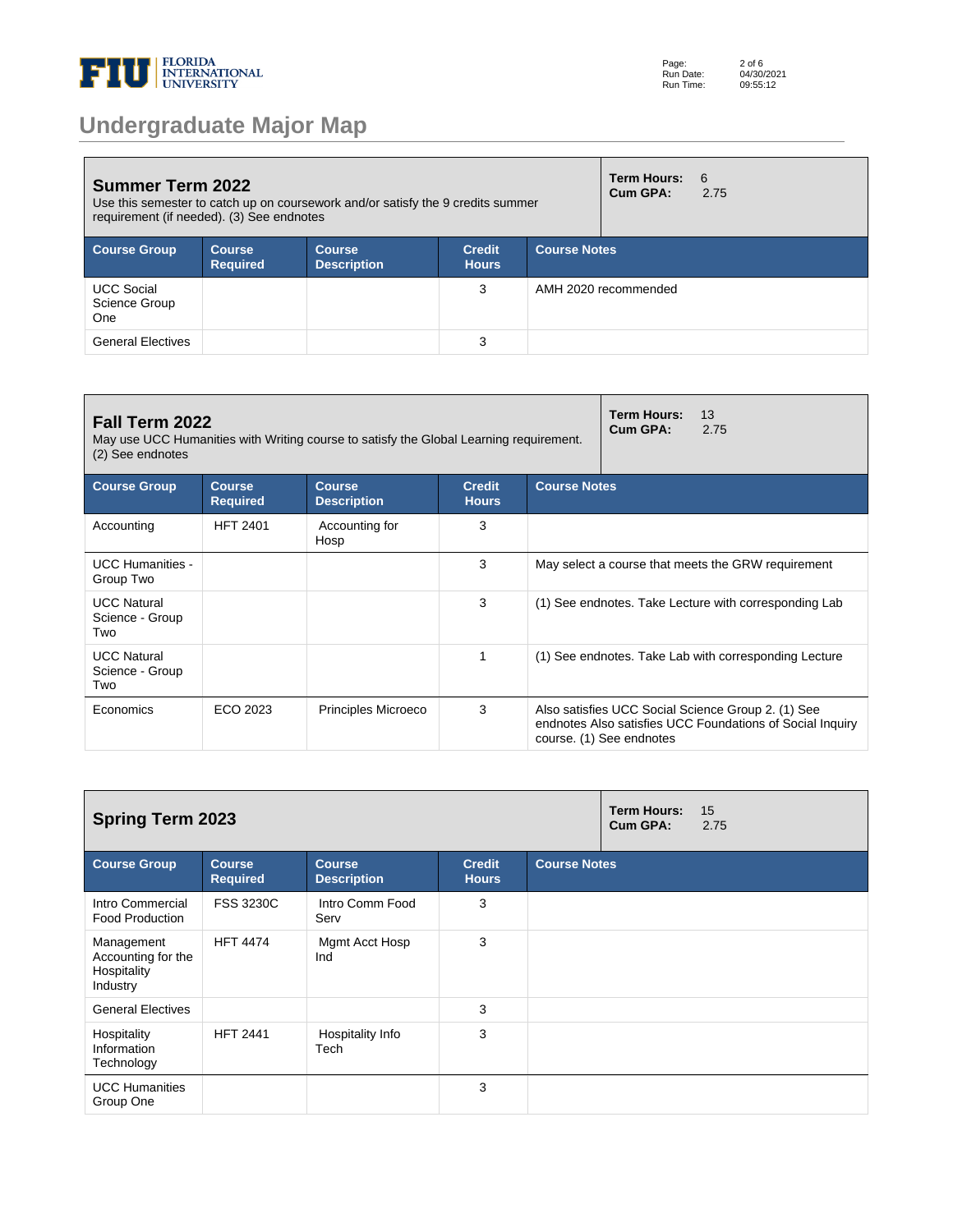

|  |  | <b>Undergraduate Major Map</b> |  |
|--|--|--------------------------------|--|
|  |  |                                |  |

| <b>Summer Term 2023</b><br><b>Hospitality Industry Experience</b><br>Use this semester to catch up on coursework and/or satisfy the 9 credits summer<br>requirement (if needed). (3) See endnotes |                                  |                                     |                               |                     | <b>Term Hours:</b><br>Cum GPA: | $\overline{7}$<br>2.75 |
|---------------------------------------------------------------------------------------------------------------------------------------------------------------------------------------------------|----------------------------------|-------------------------------------|-------------------------------|---------------------|--------------------------------|------------------------|
| <b>Course Group</b>                                                                                                                                                                               | <b>Course</b><br><b>Required</b> | <b>Course</b><br><b>Description</b> | <b>Credit</b><br><b>Hours</b> | <b>Course Notes</b> |                                |                        |
| Pathways to<br>Hospitality 2                                                                                                                                                                      | <b>HFT 3072</b>                  | <b>PATHWAY II</b>                   | 1                             |                     |                                |                        |
| Lodging<br>Operations<br>Control                                                                                                                                                                  | <b>HFT 3453</b>                  | <b>Operations Control</b>           | 3                             |                     |                                |                        |
| <b>Financial Analysis</b><br>in the Hospitality<br>Industry                                                                                                                                       | <b>HFT 4464</b>                  | Fin Anal Hosp<br>Indust             | 3                             |                     |                                |                        |

| Fall Term 2023<br>HFT3503 may be used to satisfy the Global Learning requirement. (2) See endnotes<br><b>Hospitality Industry Experience</b> |                                  |                                     |                               |  |                     | 15<br>2.75 |  |  |
|----------------------------------------------------------------------------------------------------------------------------------------------|----------------------------------|-------------------------------------|-------------------------------|--|---------------------|------------|--|--|
| <b>Course Group</b>                                                                                                                          | <b>Course</b><br><b>Required</b> | <b>Course</b><br><b>Description</b> | <b>Credit</b><br><b>Hours</b> |  | <b>Course Notes</b> |            |  |  |
| Advanced Food<br>Production<br>Management                                                                                                    | <b>FSS 4234C</b>                 | Adv Food Prod                       | 3                             |  |                     |            |  |  |
| Restaurant<br>Management                                                                                                                     | <b>HFT 3263</b>                  | <b>Restaurant Mgmt</b>              | 3                             |  |                     |            |  |  |
| Hotel/Lodging<br>Management<br><b>Required Courses</b>                                                                                       | <b>HFT 3314</b>                  | <b>Hsptly Prop Mgmt</b>             | 3                             |  |                     |            |  |  |
| Hospitality<br>Marketing<br><b>Strategies</b>                                                                                                | <b>HFT 3503</b>                  | Hosptly Mktg Mgmt                   | 3                             |  |                     |            |  |  |
| <b>General Electives</b>                                                                                                                     |                                  |                                     | 3                             |  |                     |            |  |  |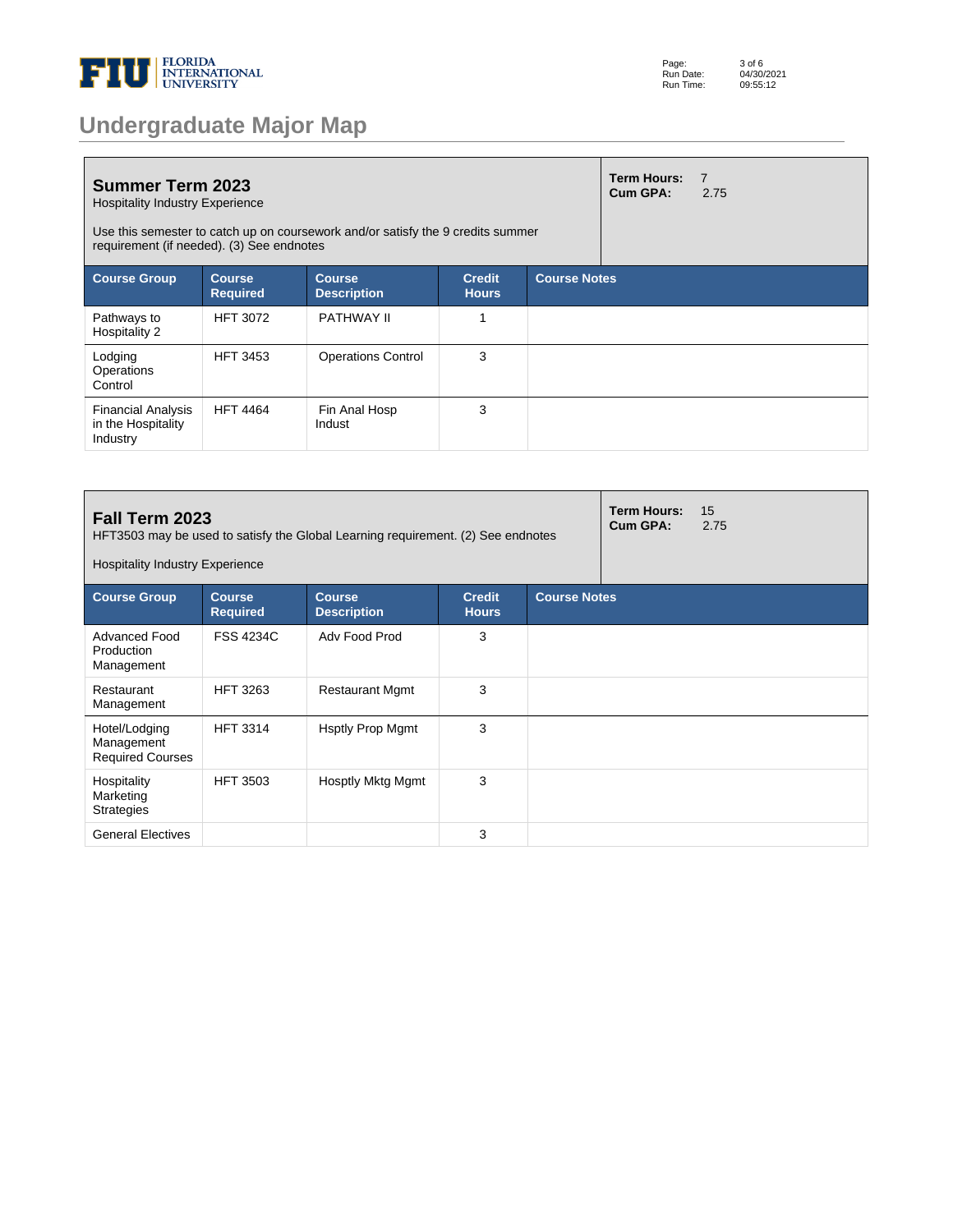

| Page:     | 4 of 6     |
|-----------|------------|
| Run Date: | 04/30/2021 |
| Run Time: | 09:55:12   |

# **Undergraduate Major Map**

| <b>Spring Term 2024</b><br><b>Hospitality Industry Experience</b> |                                  | <b>Term Hours:</b><br>Cum GPA:      | 15<br>2.75                    |                     |  |  |
|-------------------------------------------------------------------|----------------------------------|-------------------------------------|-------------------------------|---------------------|--|--|
| <b>Course Group</b>                                               | <b>Course</b><br><b>Required</b> | <b>Course</b><br><b>Description</b> | <b>Credit</b><br><b>Hours</b> | <b>Course Notes</b> |  |  |
| Hospitality<br>Analytics and<br>Revenue<br>Management             | <b>HFT 4413</b>                  | Hosp Analytics &<br>Rev Mgt         | 3                             |                     |  |  |
| Law for the<br>Hospitality<br>Industry                            | <b>HFT 3603</b>                  | <b>Hospitality Law</b>              | 3                             |                     |  |  |
| Hospitality<br><b>Facilities</b><br>Management                    | <b>HFT 4323</b>                  | Hosp Facil Environ<br>System        | 3                             |                     |  |  |
| <b>General Electives</b>                                          |                                  |                                     | 3                             |                     |  |  |
| Hotel/Lodging<br>Management<br><b>Required Courses</b>            | <b>HFT 4240</b>                  | Mng Service Org                     | 3                             |                     |  |  |

| <b>Summer Term 2024</b><br>Use this semester to catch up on coursework and/or satisfy the 9 credits summer<br>requirement (if needed). (3) See endnotes |                                  |                                     |                               |                     |  | $\overline{7}$<br>2.75 |
|---------------------------------------------------------------------------------------------------------------------------------------------------------|----------------------------------|-------------------------------------|-------------------------------|---------------------|--|------------------------|
| <b>Course Group</b>                                                                                                                                     | <b>Course</b><br><b>Required</b> | <b>Course</b><br><b>Description</b> | <b>Credit</b><br><b>Hours</b> | <b>Course Notes</b> |  |                        |
| Advanced<br>Internship                                                                                                                                  | <b>HFT 4945</b>                  | Adv Intern Hsptly                   |                               |                     |  |                        |
| Hotel/Lodging<br>Management<br><b>Required Courses</b>                                                                                                  | <b>HFT 4508</b>                  | Group Business<br>Sales/Svs         | 3                             |                     |  |                        |
| Hospitality<br><b>Program Electives</b>                                                                                                                 |                                  |                                     | 3                             |                     |  |                        |

| <b>Fall Term 2024</b><br>HFT4323 may be used to satisfy the Global Learning requirement. (2) See endnotes<br><b>Hospitality Industry Experience</b> |                                  |                                     |                               |                     | <b>Term Hours:</b><br>Cum GPA: | 15<br>2.75 |
|-----------------------------------------------------------------------------------------------------------------------------------------------------|----------------------------------|-------------------------------------|-------------------------------|---------------------|--------------------------------|------------|
| <b>Course Group</b>                                                                                                                                 | <b>Course</b><br><b>Required</b> | <b>Course</b><br><b>Description</b> | <b>Credit</b><br><b>Hours</b> | <b>Course Notes</b> |                                |            |
| Senior Seminar                                                                                                                                      | <b>HFT 4294</b>                  | Sr. Sem. Hosp.<br>Mgmt.             | 3                             |                     |                                |            |
| Hotel/Lodging<br>Management<br><b>Required Courses</b>                                                                                              | <b>HFT 4936</b>                  | Hotel Mgmt<br>Seminar               | 3                             |                     |                                |            |
| Hospitality<br><b>Program Electives</b>                                                                                                             |                                  |                                     | 3                             |                     |                                |            |
| Hospitality<br><b>Program Electives</b>                                                                                                             |                                  |                                     | 3                             |                     |                                |            |
| Hospitality<br><b>Program Electives</b>                                                                                                             |                                  |                                     | 3                             |                     |                                |            |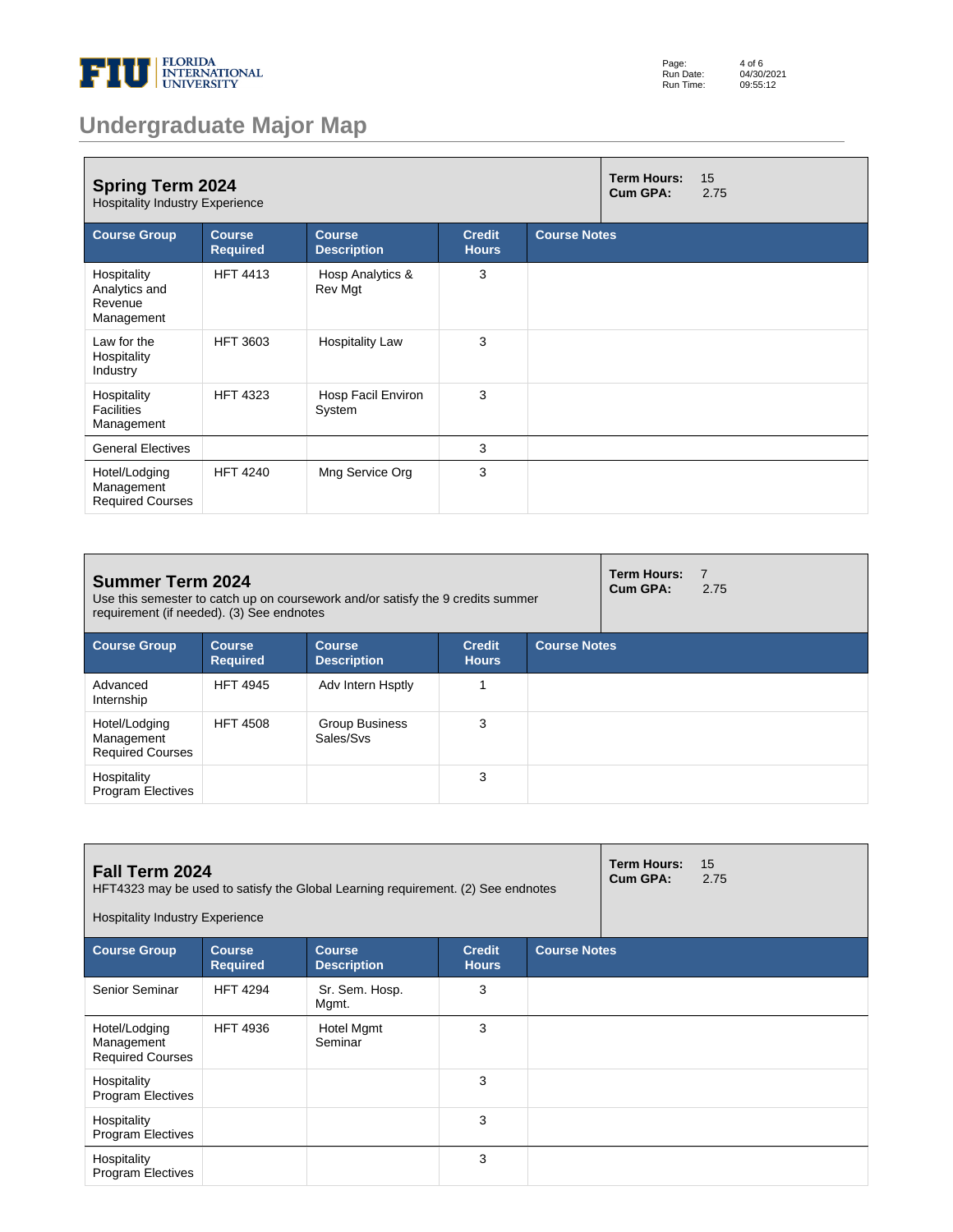

### **Undergraduate Major Map**

| <b>Spring Term 2025</b> | <b>Cum GPA:</b> | 2.75 |
|-------------------------|-----------------|------|
|-------------------------|-----------------|------|

| <b>Summer Term 2025</b><br>Use this semester to catch up on coursework and/or satisfy the 9 credits summer<br>requirement (if needed). (3) See endnotes | Cum GPA: | 2.75 |
|---------------------------------------------------------------------------------------------------------------------------------------------------------|----------|------|
|                                                                                                                                                         |          |      |

#### **General Requirements**

\*Critical Indicator is the minimum grade indicated in specific courses to demonstrate proficiency and progress in major. Earning less than the minimum grade is a trigger for a conversation with advisor\*

GENERAL UNIVERSITY REQUIREMENTS

See your Panther Degree Audit (PDA) for a real-time update on your academic career progress and additional information on University and major requirements at http://my.fiu.edu.

(1) UCC: Students must meet the University Core Curriculum (UCC) requirements. For a full list of UCC courses, see http://undergrad.fiu.edu/advising/university-core-curriculum.html or speak with your advisor. Students requesting to be transient must receive permission from the Dean of Undergraduate Education.

(2) Global Learning: Freshmen entering FIU Summer B 2010 or later must take at least two Global Learning (GL) designated courses at FIU. See http://goglobal.fiu.edu. Courses must be:

- 1 GL foundation course, which must be taken from the University Core Curriculum (UCC).

- 1 GL discipline-specific course (3000/4000 level)

(3) Summer Hours Requirement: All students entering FIU or any university within the State University System (SUS) of Florida with fewer than 60 credit hours are required to earn at least nine credit hours prior to graduation by attending one or more summer terms at a university in the SUS.

(4) Gordon Rule: All Gordon Rule courses (i.e., UCC Communication, UCC Mathematics, and Gordon Rule with Writing (GRW) courses) must be completed with a minimum grade of ""C."" This requirement must be fulfilled within the first 60 credits. Students are required to complete at least two Gordon Rule with Writing (GRW) designated courses.

(5) Foreign Language Requirement for Graduation (FLENT/FLEX): A student who did not complete two years of the same foreign language in high school or at a post-secondary institution must successfully complete 8-10 credit hours of instruction in one foreign language prior to graduation. Exceptions include appropriate CLEP, AP, IB, TOEFL, or transfer credit. Contact your advisor for more information.

(6) UCC Mathematics: Math courses are categorized into either Group One or Group Two. One math course from each group is required unless the first math taken is from Group Two and has an immediate prerequisite in Group One. In this case, students will take two Math courses from Group Two. However, one of the two Math courses must have a MAC, MGF, or MTG prefix.

School of Hospitality and Tourism Management Selected Major Requirements:

Industry Experience Requirement: 1300 hours - A total of 1300 documented hours of hospitality/ tourism related practical training work experience is required. This includes 300 hours in HFT 4945 Advanced Internship. A minimum of 800 hours must be completed while enrolled in the degree program at FIU. The Advanced Internship must be track-related and approved by an advisor. Work experience documentation is required. Students with extensive industry management experience may apply for a waiver of the 1000 hour work experience and